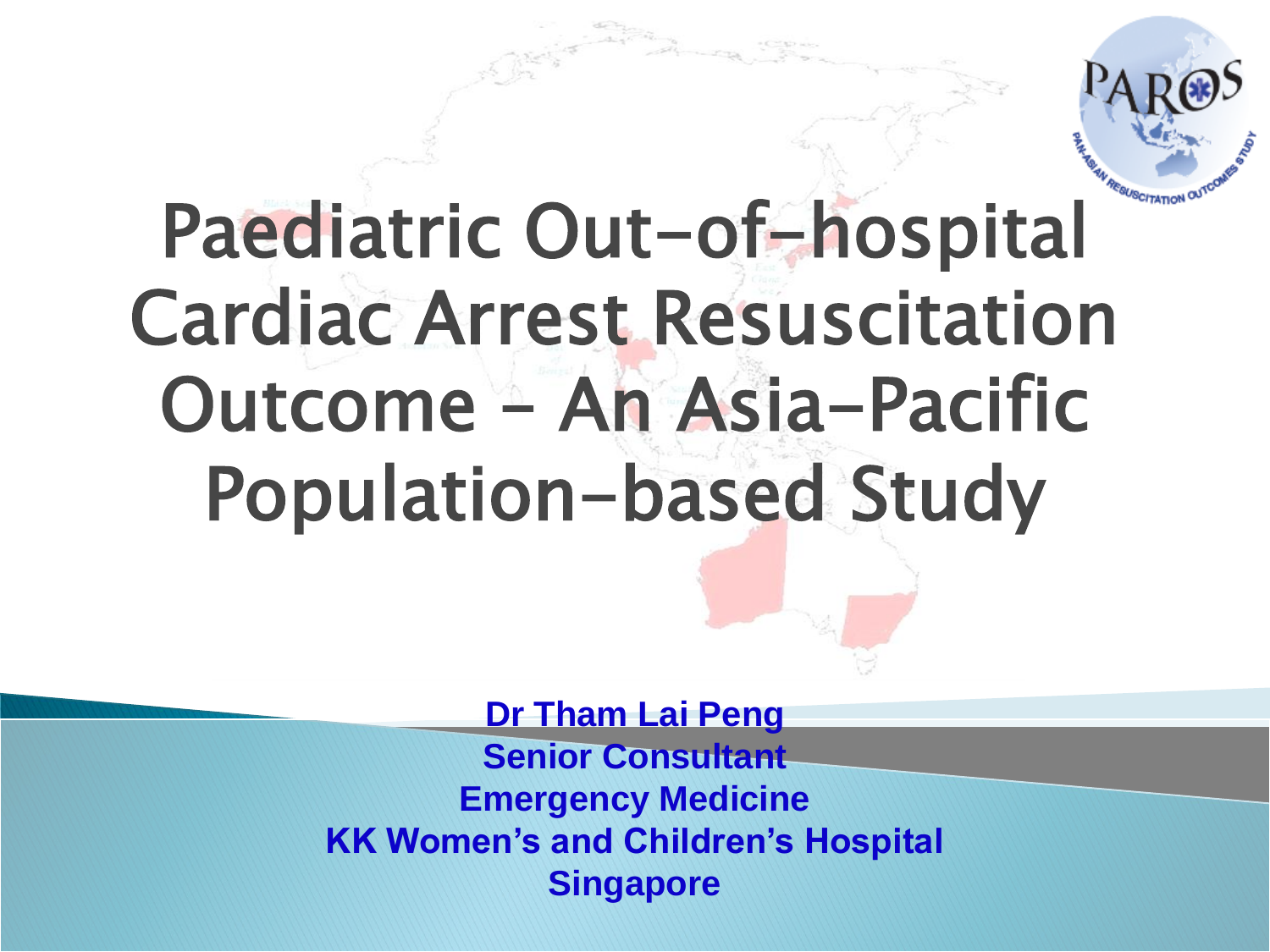# Introduction



- ▶ Though infant mortality rates has been improving over the decades, survival rate of paediatric out-ofhospital cardiac arrest in Singapore remained poor (4.7%) compared to published survival rate of up to 10% in US and European studies.
- ▶ Not much data is available regarding out-of-hospital resuscitation strategies.
- ▶ The current ILCOR quidelines still recommend conventional CPR for bystander CPR in children, in view of majority of cardiac arrests being of respiratory causes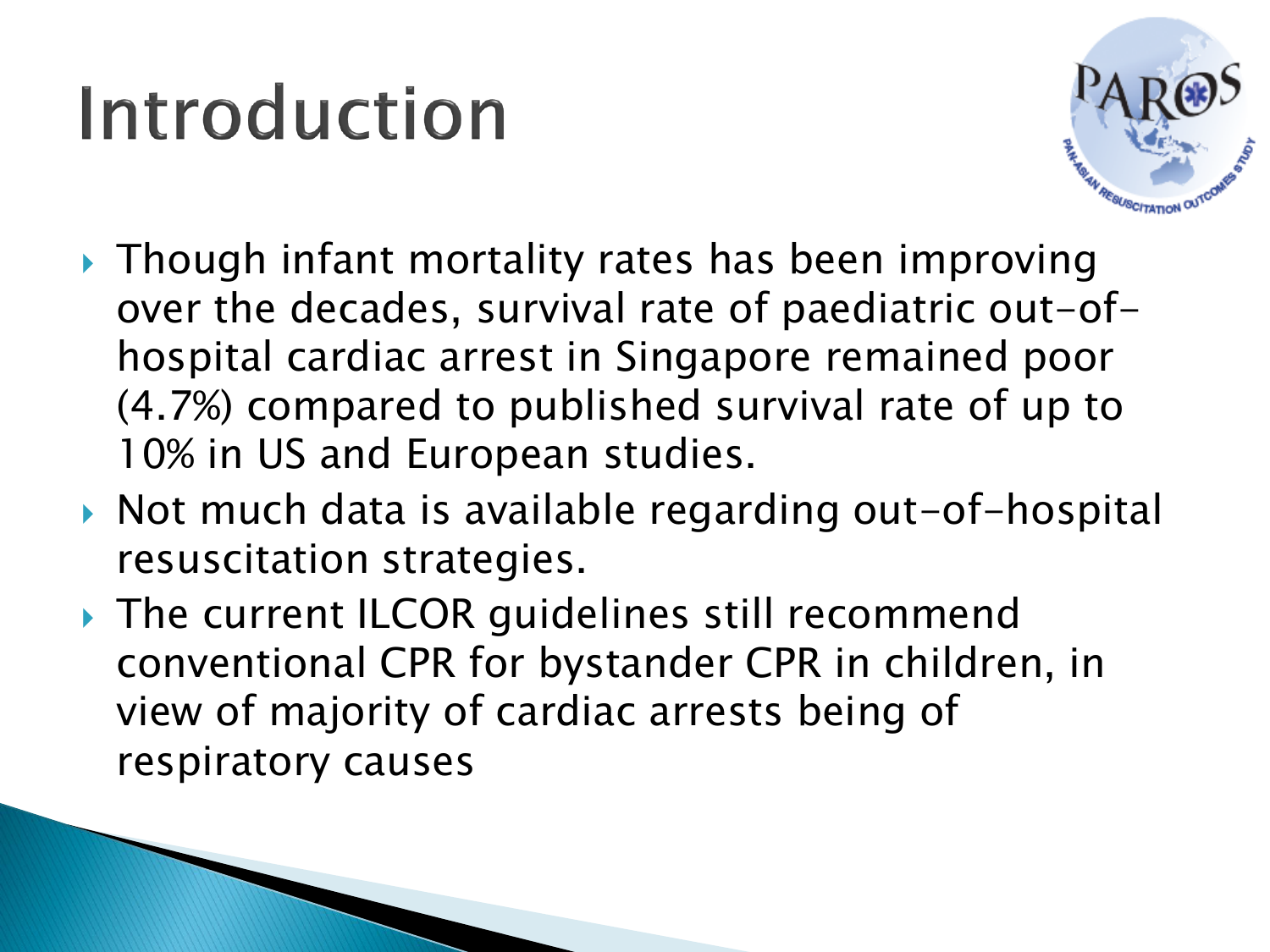### Introduction



 A recent paper by Kitamura et al showed that for arrest of cardiac causes, either conventional or compression-only CPR is similarly effective. (9·9% [28/282] vs 8·9%  $[14/158]$ ; OR  $1.20$ , 0 $.55-2.66$ ). In noncardiac causes of arrest, conventional CPR produced more favorable outcome than compression only CPR.

Lancet 2010;375:1347-54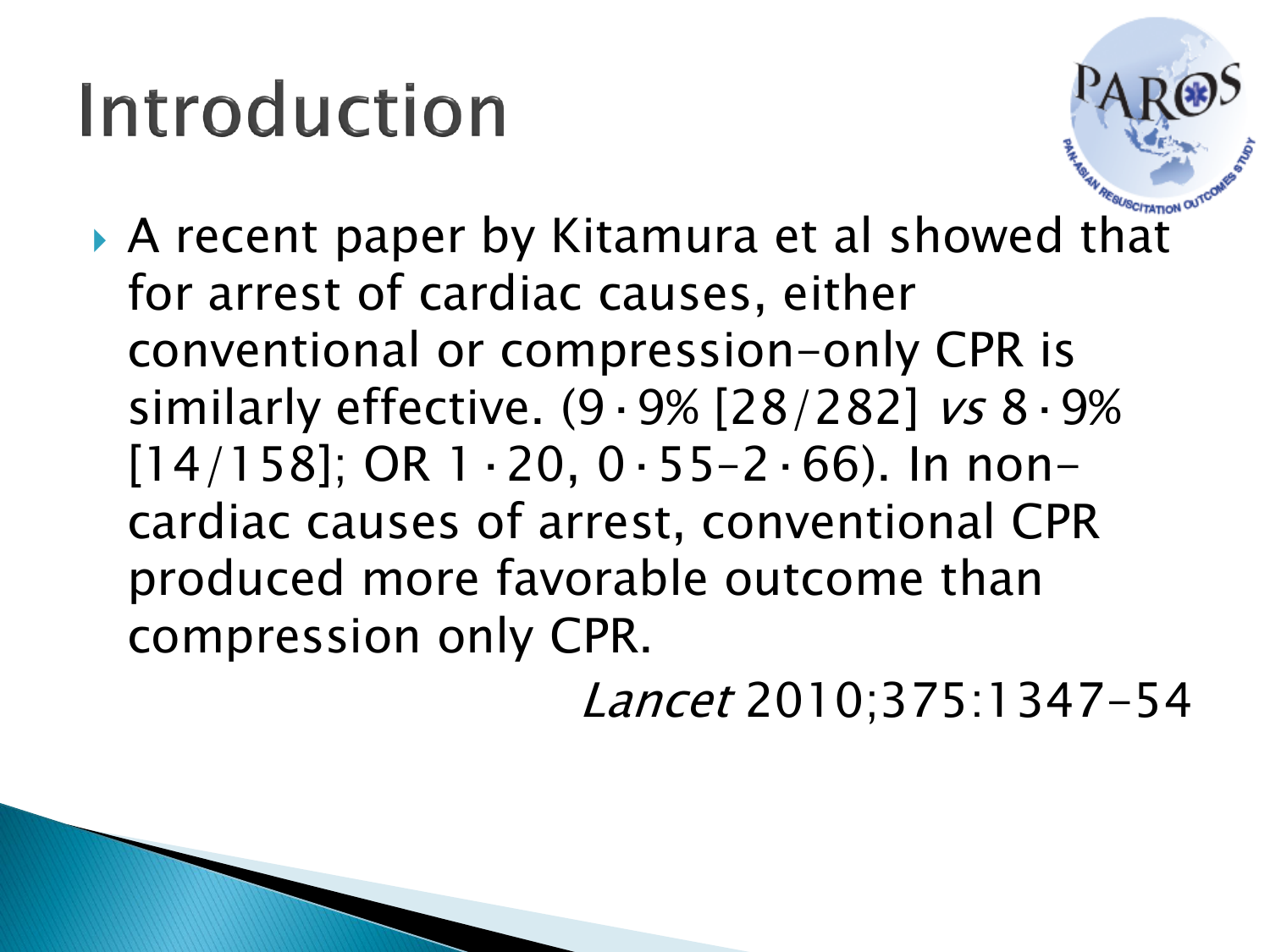## Aims



- $\triangleright$  To study the epidemiology (including etiology), outcome and predictors of outcome in paediatric out-of-hospital cardiac arrest within the Asia-Pacific region.
- ▶ To develop effective paediatric out-ofhospital resuscitation strategies to improve outcome.
- ▶ identify preventable risk factors in paediatric OHCA, through the etiologies, which differ from adult.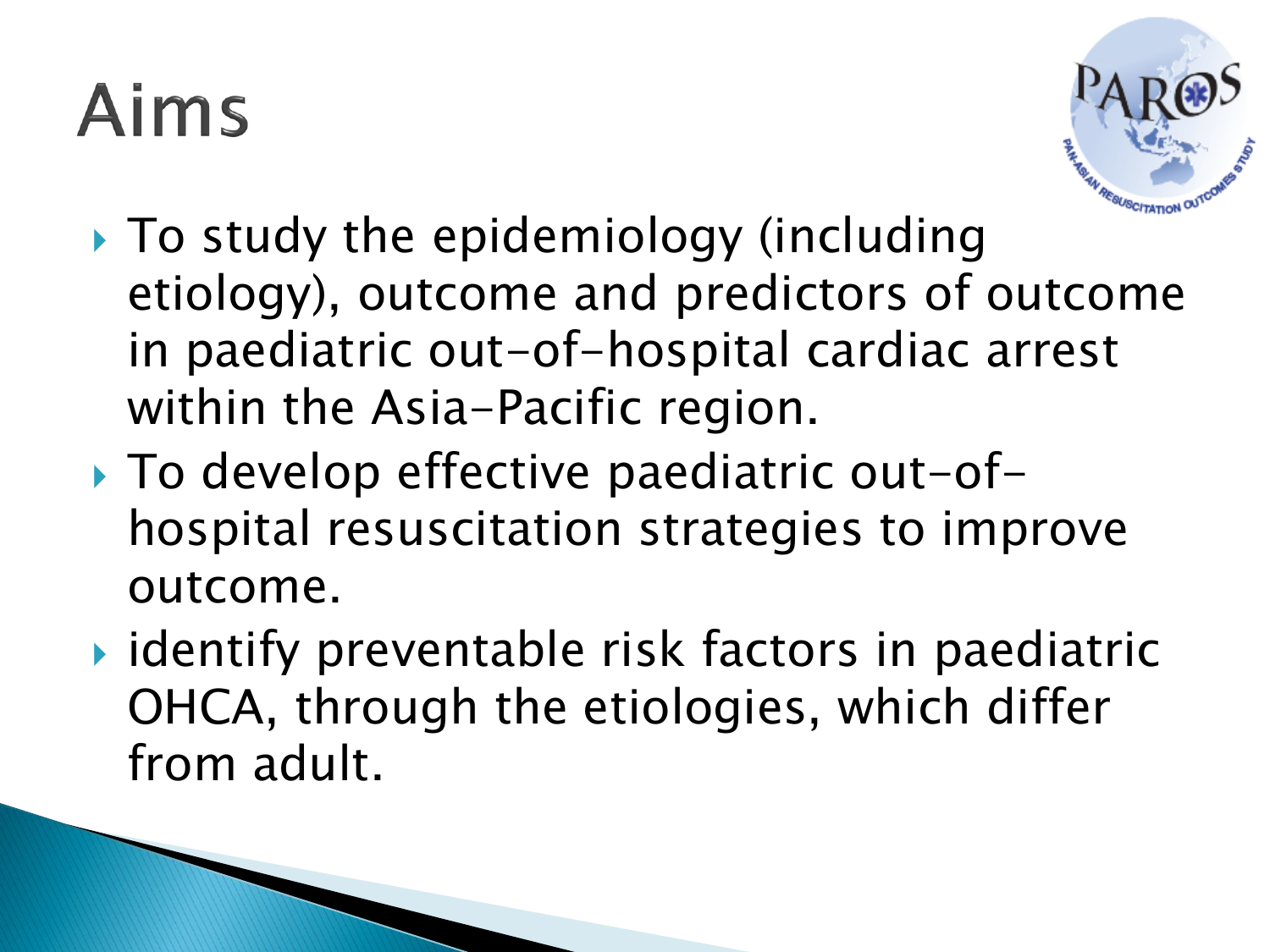

- An international, multi-center cohort study on paediatric out-of-hospital cardiac arrest in Singapore and the Asia-pacific region.
- ▶ Data will be collected from emergency dispatch records, ambulance patient case notes, emergency department and in-hospital records.
- All completed data will then be collected and sent to the Study Co-ordination Center (Singapore) for data management using Electronic Data Capture (EDC).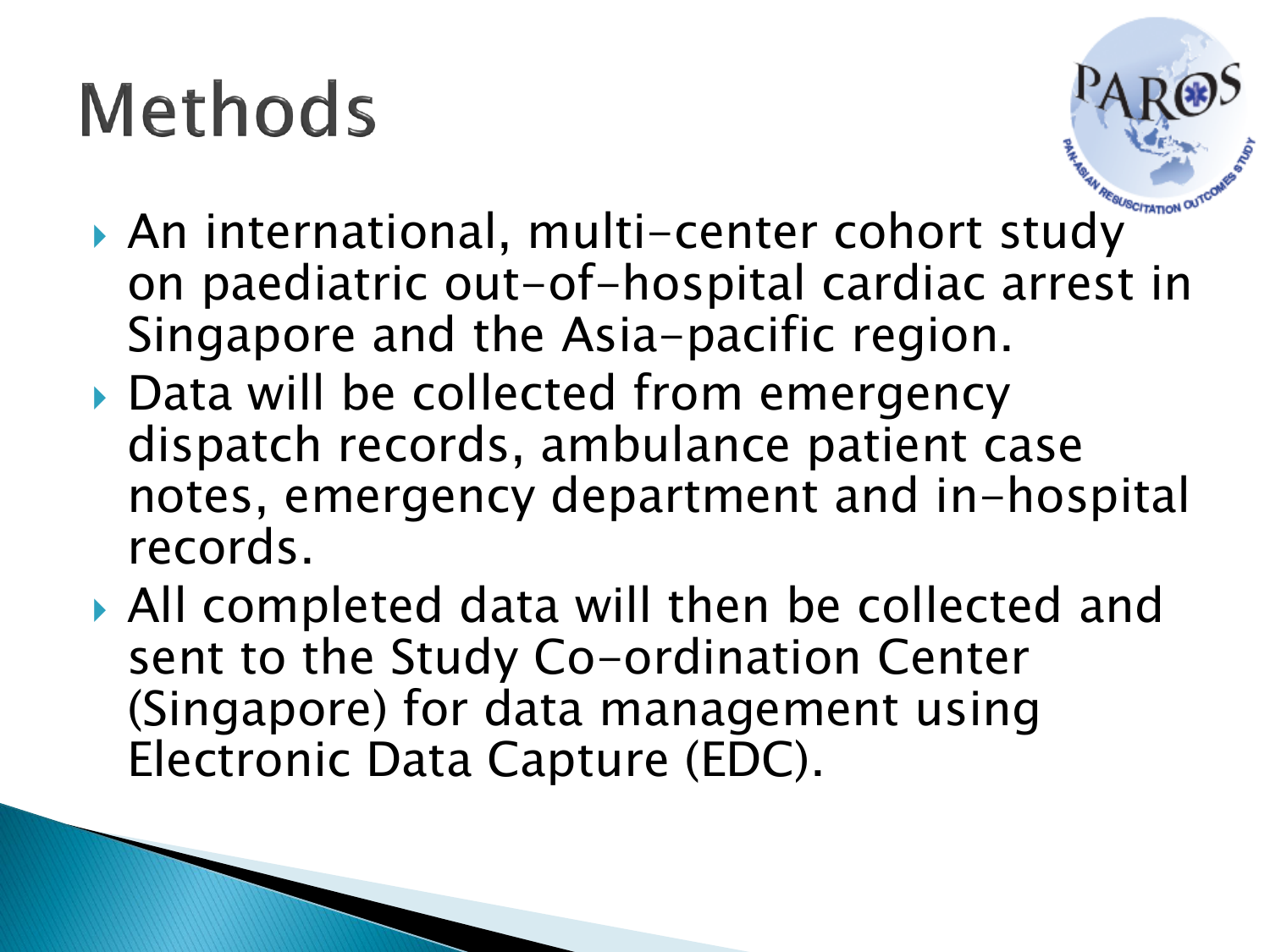

#### **Eligibility**

All paediatric OHCA patients, 17 years and below, presenting to EMS '995' or Emergency Departments during the study period as confirmed by the absence of pulse, unresponsiveness and apnoea.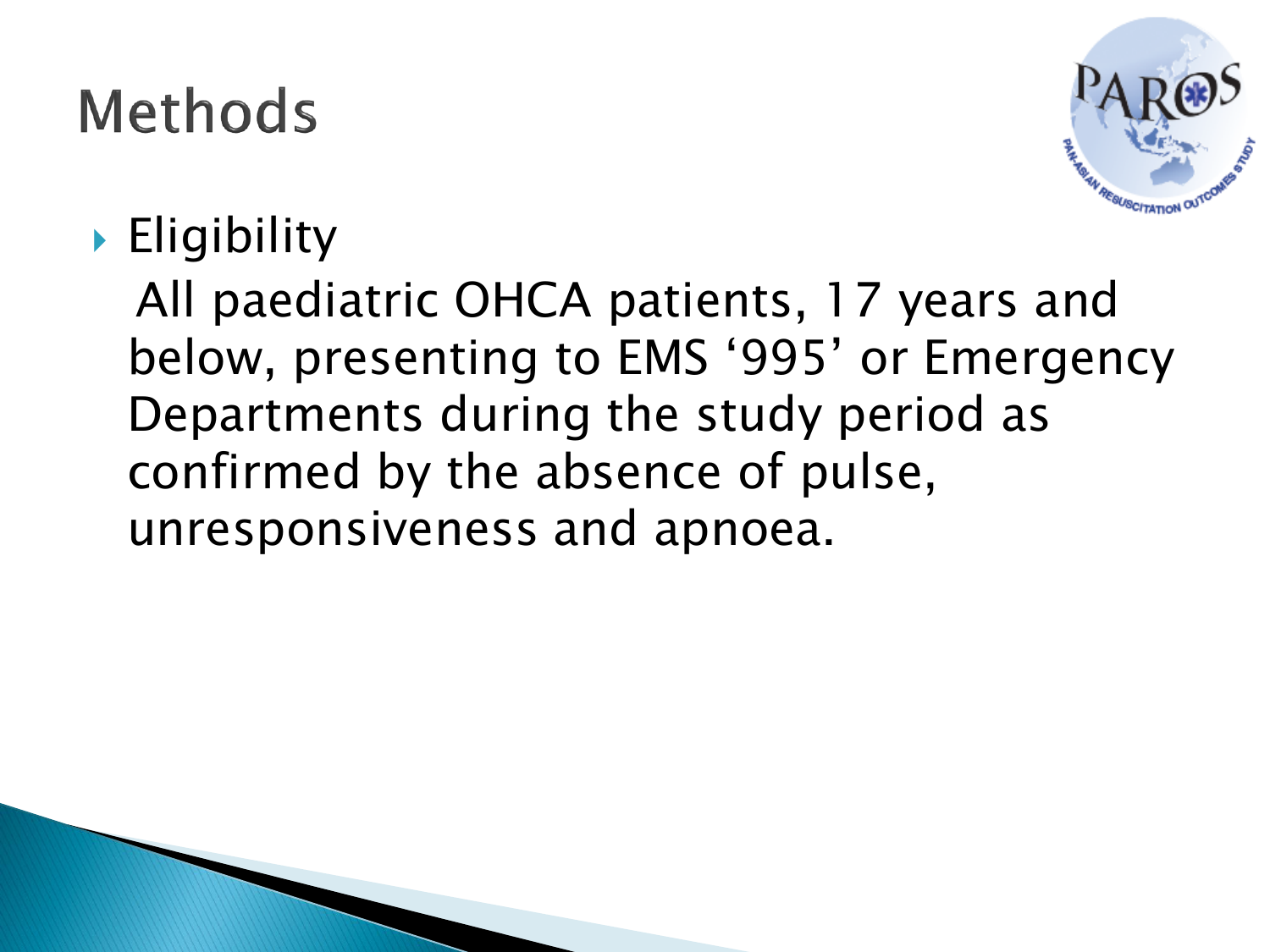

- Assuming that about 20% of the sample size for the study is of the paediatric age-group, we can potentially enroll  $\sim$  2600 paediatric patients in the study.
- ▶ The overall epidemiology and outcome (survival from hospital discharge) can be studied from the data
- The predictors of outcome, can also be compared between different region (South East Asia versus Japan/Korea versus Australia), such as bystander CPR rates.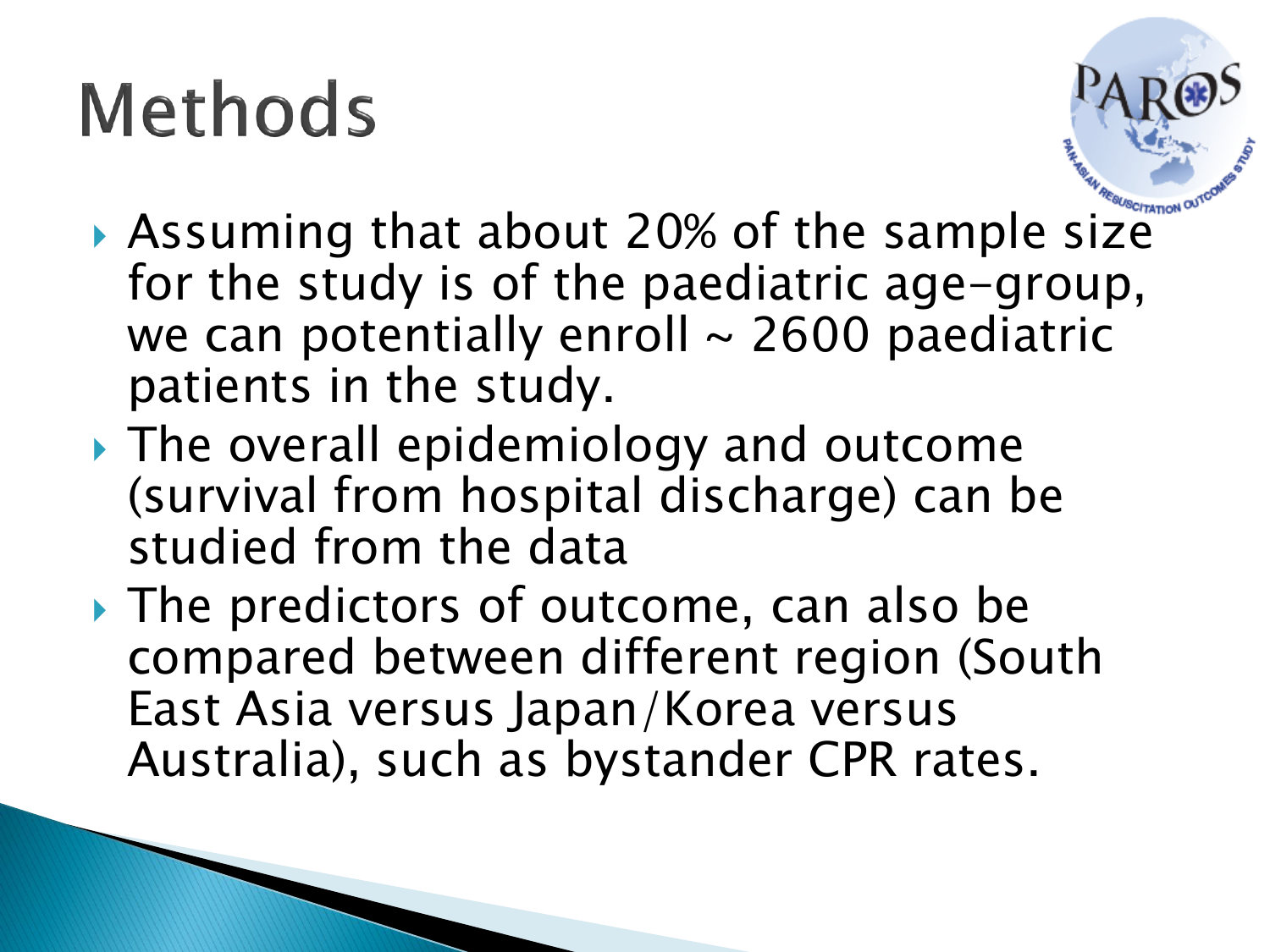

- **► The etiology of the paediatric cardiac arrests** may be collated from the pathological reports if post-mortem conducted, or from the ED case records if cause of death determined at ED.
- This etiological causes again can be compared across the region.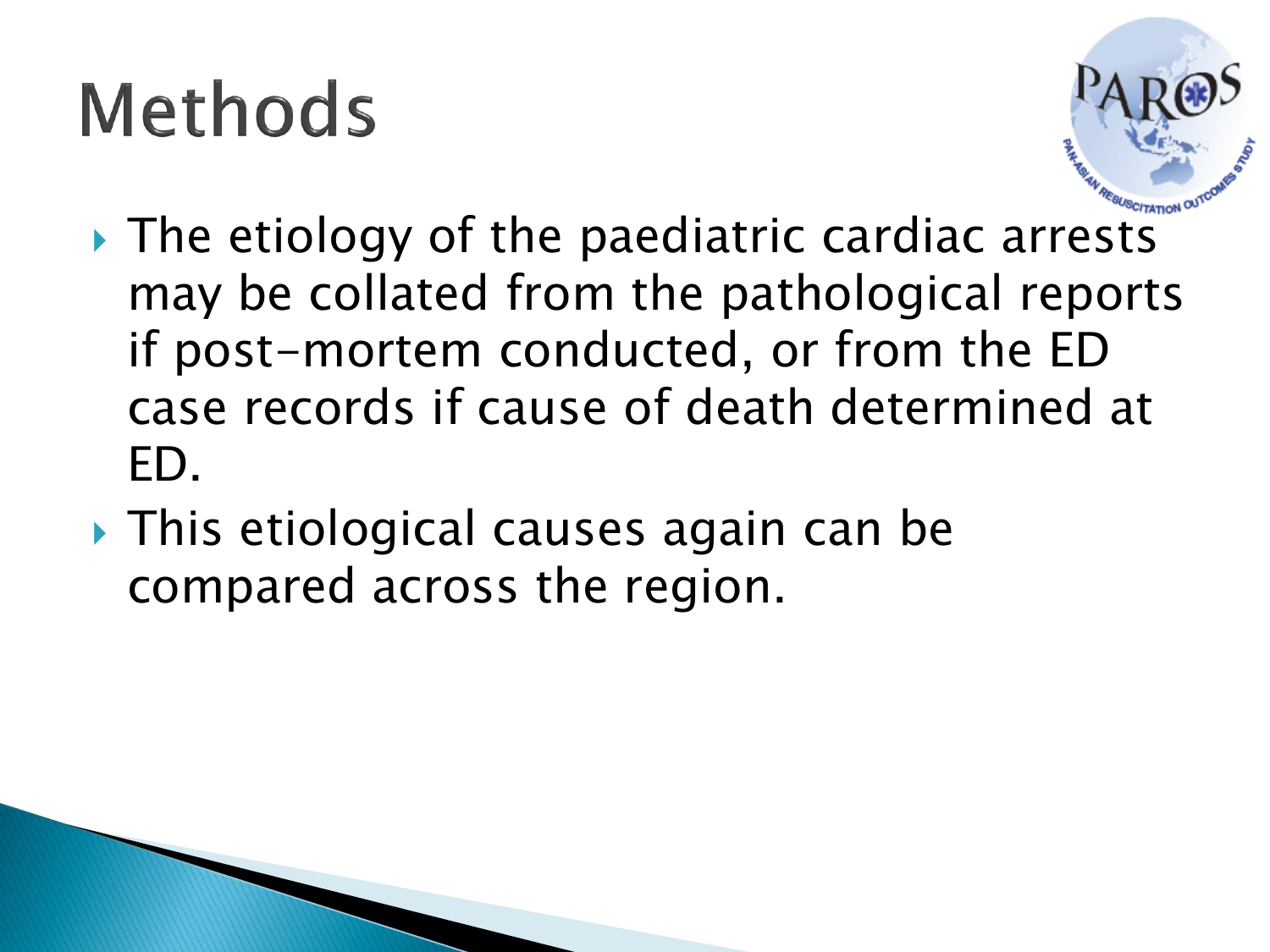

If numbers permit, a cost analysis for the various strategies will be conducted to determine the incremental cost-effectiveness in Singapore for each strategy.